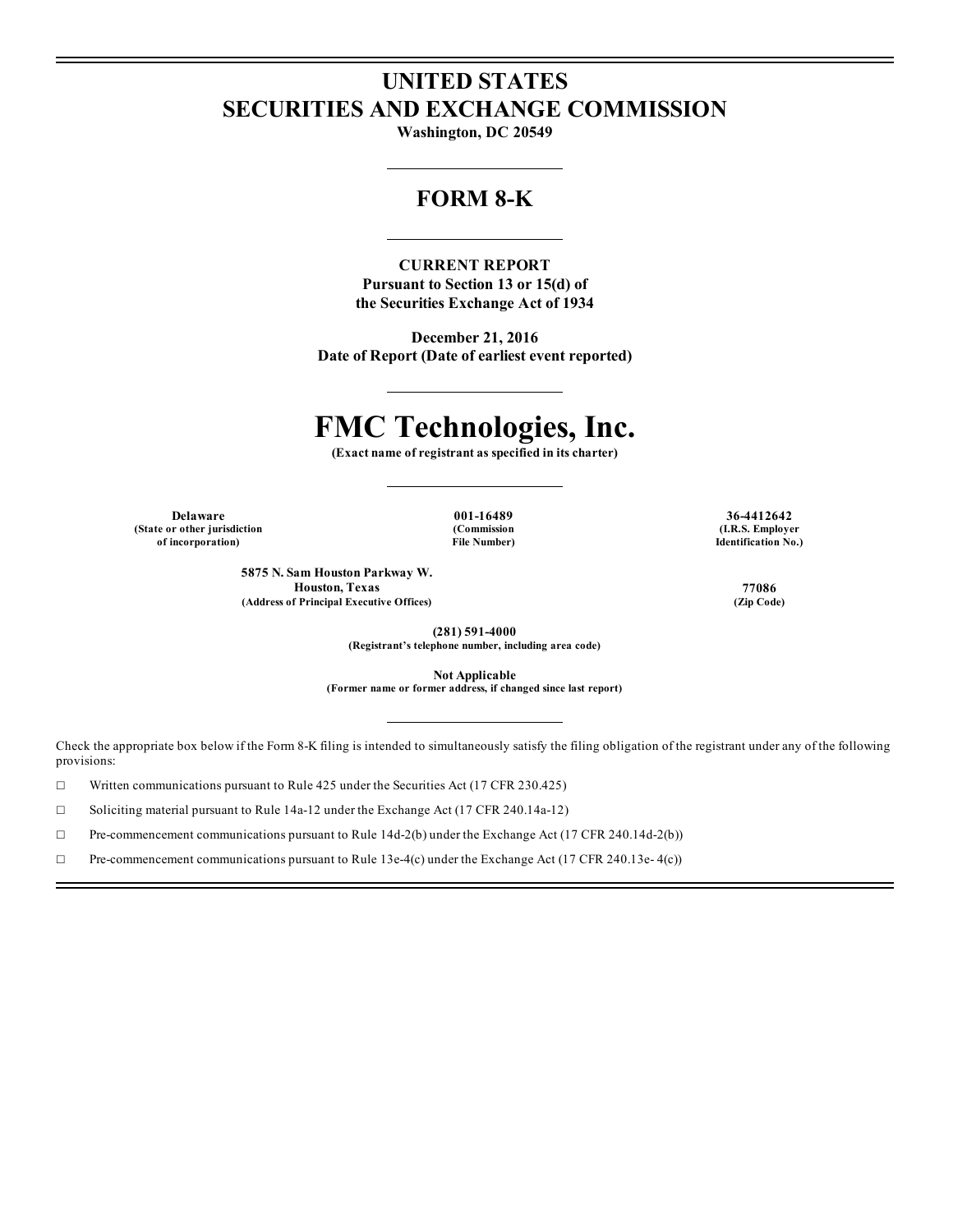#### **Item 8.01 Other Events.**

On December 21, 2016, FMC Technologies, Inc. ("FMCTI") and Technip S.A. ("Technip") issued a joint news release announcing that the Chancery Division of the High Court of Justice of England and Wales approved the European cross-border merger between Technip and TechnipFMC Limited ("Topco") and set the date of completion of the merger for January 16, 2017. The parties also announced the filing of a Delaware certificate of merger pursuant to which FMCTI and a subsidiary of Topco will merge effective immediately after the merger between Technip and Topco on January 16, 2017, which will complete the business combination between FMCTI and Technip.

Trading of the Topco shares is expected to begin on January 17, 2017, on Euronext Paris at 9:00 a.m. (Paris time) and on the NYSE at 9:30 a.m. (New York time).

A copy of the joint news release is attached hereto as Exhibit 99.1 and is incorporated by reference herein.

#### **Item 9.01 Financial Statements and Exhibits.**

(d) Exhibits

**Exhibit No. Description**

99.1 News release jointly issued by FMC Technologies, Inc. and Technip S.A. on December 21, 2016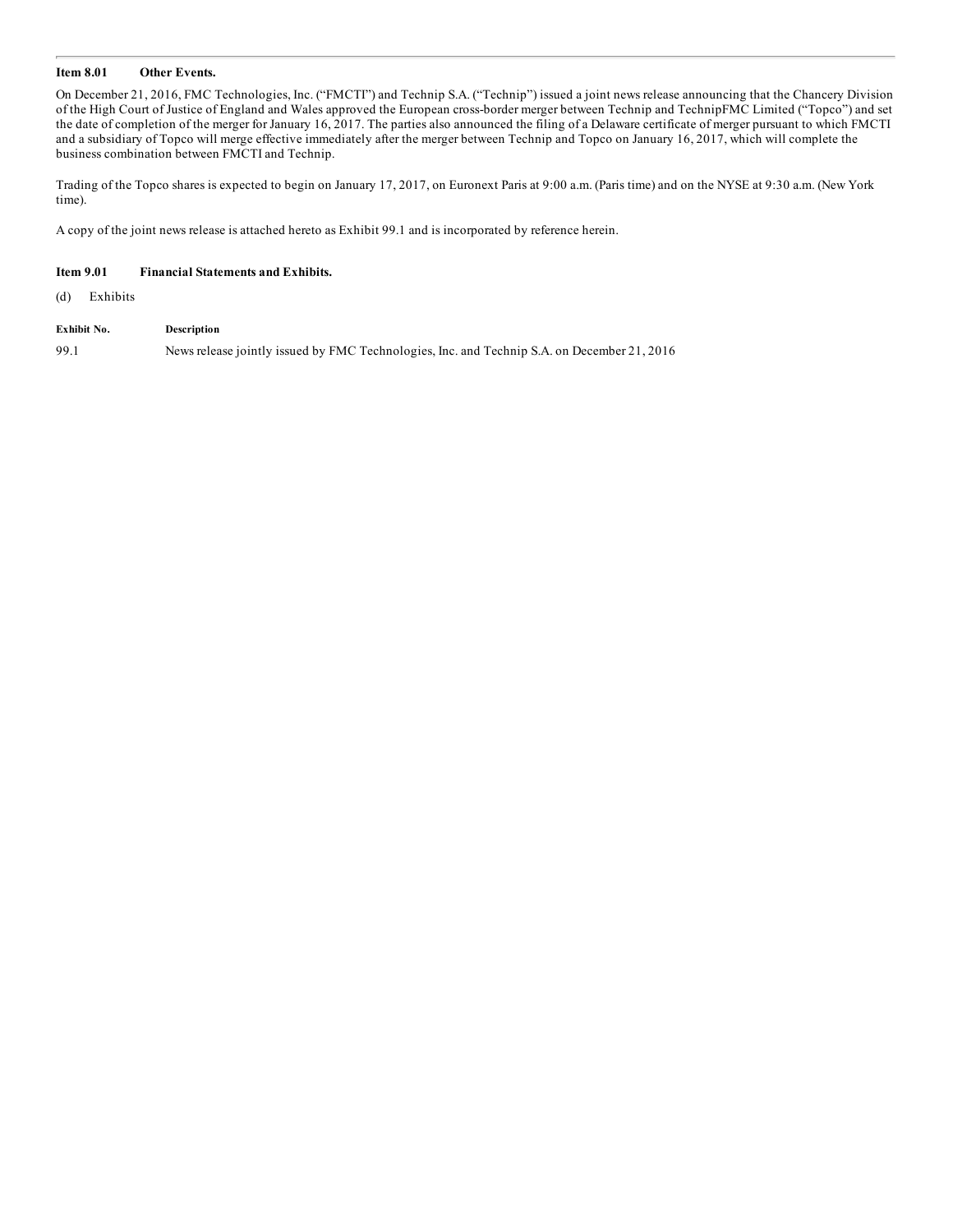#### **SIGNATURE**

Pursuant to the requirements of the Securities Exchange Act of 1934, the registrant has duly caused this report to be signed on its behalf by the undersigned hereunto duly authorized.

### **FMC TECHNOLOGIES, INC.**

Dated: December 21, 2016 Name: Dianne B. Ralston

By: /s/ Dianne B. Ralston

Title: Senior Vice President, General Counsel and Secretary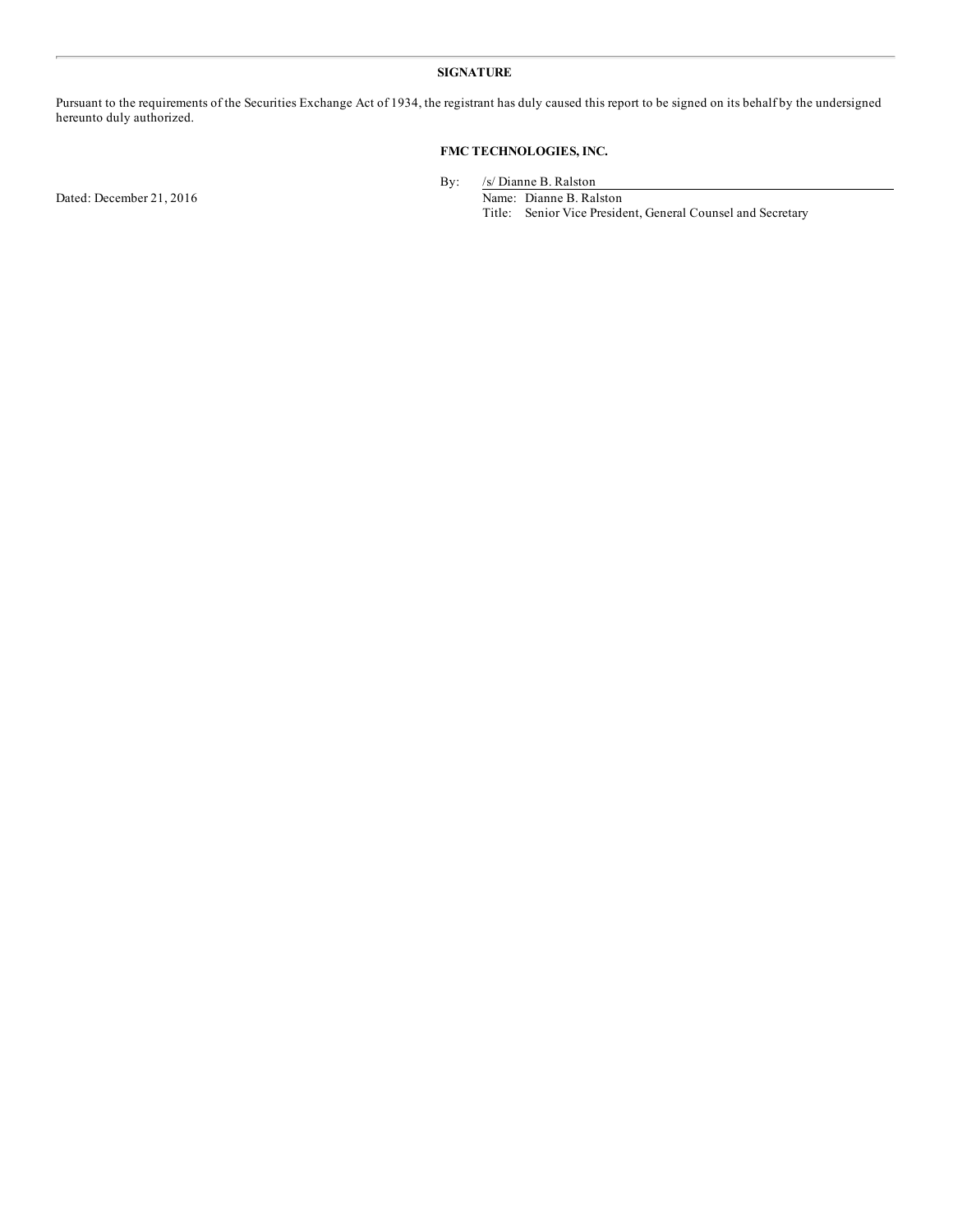## **Exhibit No. Description** 99.1 News release jointly issued by FMC Technologies, Inc. and Technip S.A. on December 21, 2016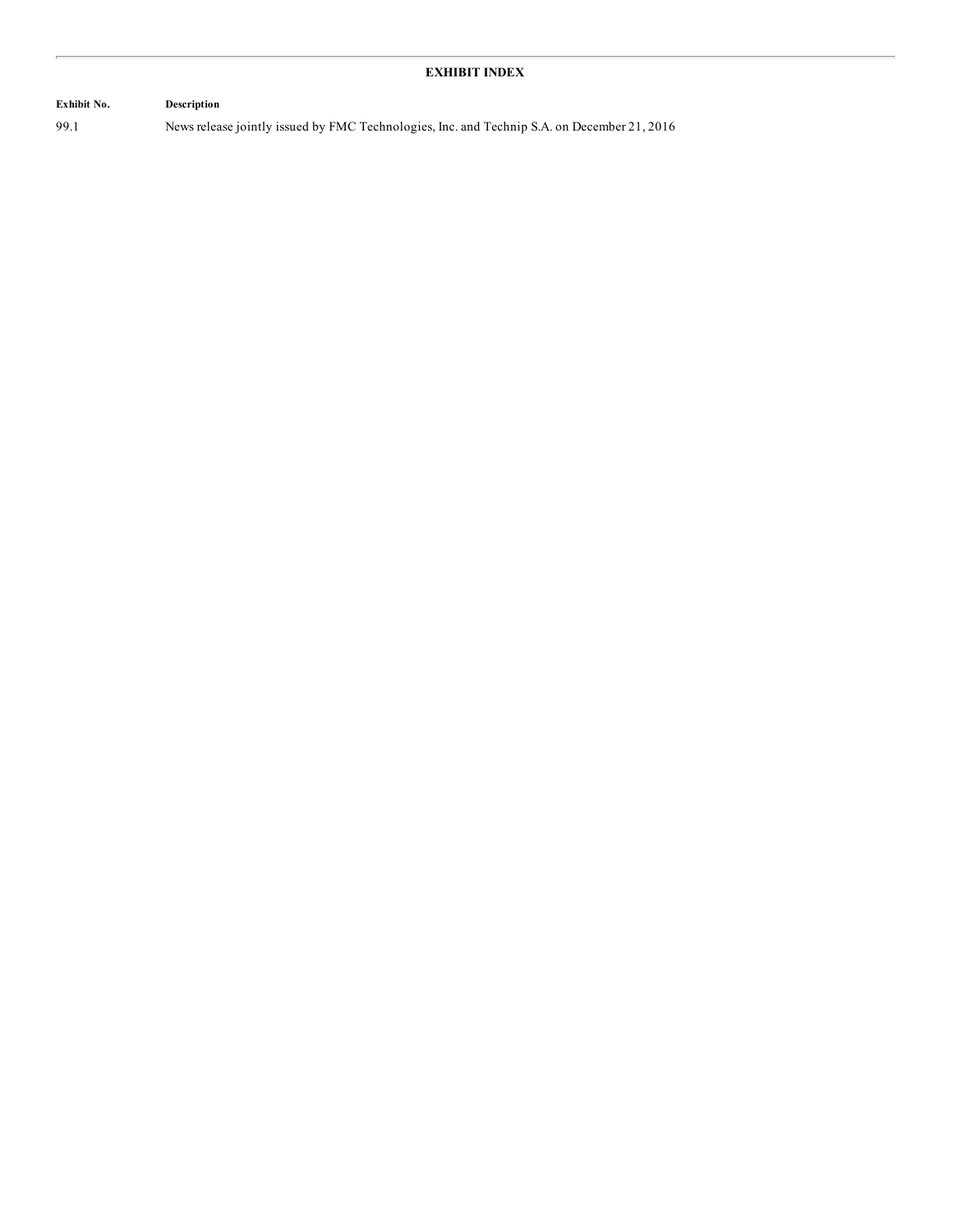



**PRESS RELEASE**

#### **FMC Technologies and Technip Combination: High Court of Justice Approves Cross-Border Merger and Sets Closing for January 16, 2017**

**Paris and Houston – December 21, 2016** – Technip S.A. (Euronext: TEC) and FMC Technologies, Inc. (NYSE: FTI) announced today that the Chancery Division of the High Court of Justice of England and Wales approved the European cross-border merger between Technip and TechnipFMC and set the date of completion for January 16, 2017, after close of business.

The parties also announced the filing of a Delaware certificate of merger pursuant to which FMC Technologies and a subsidiary of TechnipFMC will merge effective immediately after the merger between Technip and TechnipFMC on January 16, 2017, which will complete the business combination between FMC Technologies and Technip.

Trading of the TechnipFMC shares is expected to begin on January 17, 2017, on Euronext Paris at 9:00 a.m. (Paris time) and on the NYSE at 9:30 a.m. (New York time).

This approval by the High Court of Justice is subject to the Business Combination Agreement not having been terminated by the parties, the approval by the AMF of the prospectus regarding the listing of the TechnipFMC shares on Euronext Paris and the TechnipFMC shares having been authorized for listing and trading on Euronext Paris.

<sup>###</sup>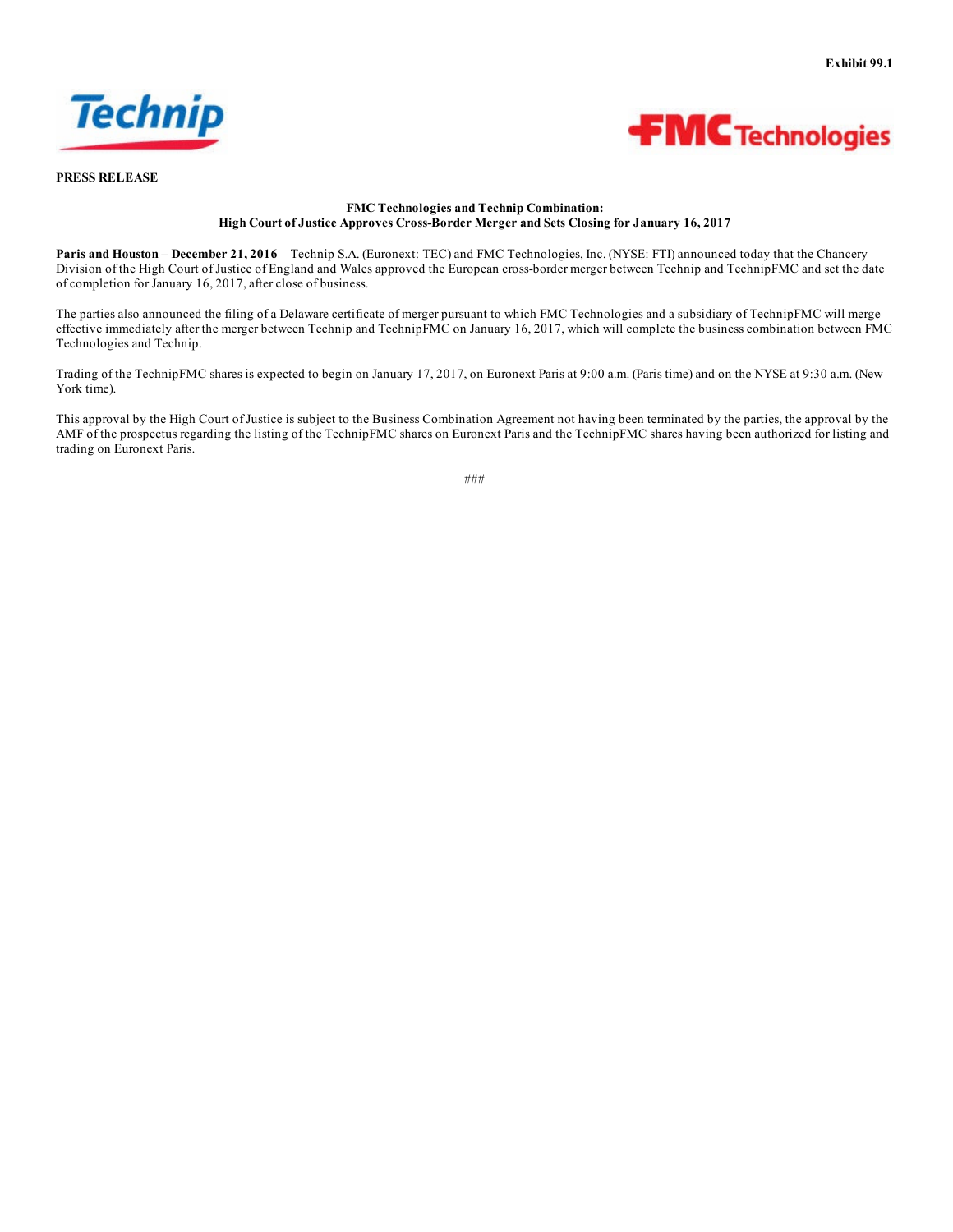#### **About Technip**

Technip is a world leader in project management, engineering and construction for the energy industry. From the deepest Subsea oil  $\&$  gas developments to the largest and most complex Offshore and Onshore infrastructures, our close to 31,000 people are constantly offering the best solutions and most innovative technologies to meet the world's energy challenges. Present in 45 countries, Technip has state-of-the-art industrial assets on all continents and operates a fleet of specialized vessels for pipeline installation and subsea construction. Technip shares are listed on the Euronext Paris exchange, and its ADR is traded in the US on the OTCQX marketplace as an American Depositary Receipt (OTCQX: TKPPY). Visit us at www.technip.com.

#### **About FMC Technologies**

FMC Technologies, Inc. (NYSE: FTI) is the global market leader in subsea systems and a leading provider of technologies and services to the oil and gas industry. We help our customers overcome their most difficult challenges, such as improving shale and subsea infrastructures and operations to reduce cost, maintain uptime, and maximize oil and gas recovery. The company has approximately 14,500 employees and operates 29 major production facilities and services bases in 18 countries. Visit www.fmctechnologies.com or follow us on Twitter @FMC\_Tech for more information.

#### **Forward-Looking Statements**

This communication contains "forward-looking statements." All statements other than statements of historical fact contained in this report are forwardlooking statements within the meaning of Section 27A of the United States Securities Act of 1933, as amended (the "Securities Act"), and Section 21E of the United States Securities Exchange Act of 1934, as amended (the "Exchange Act"). Forward-looking statements usually relate to future events and anticipated revenues, earnings, cash flows or other aspects of our operations or operating results. Forward-looking statements are often identified by the words "believe," "expect," "anticipate," "plan," "intend," "foresee," "should," "would," "could," "may," "estimate," "outlook" and similar expressions, including the negative thereof. The absence of these words, however, does not mean that the statements are not forward-looking. These forward-looking statements are based on our current expectations, beliefs and assumptions concerning future developments and business conditions and their potential effect on us. While management believes that these forward-looking statements are reasonable as and when made, there can be no assurance that future developments affecting us will be those that we anticipate.

Factors that could cause actual results to differ materially from those in the forward-looking statements include failure to satisfy certain closing conditions to the proposed transactions; failure to obtain favorable opinions from counsel for each company to the effect of how TechnipFMC Limited (to be renamed TechnipFMC plc) should be treated for U.S. tax purposes as a result of the proposed transaction; risks associated with tax liabilities, or changes in U.S. federal or international tax laws or interpretations to which they are subject, including the risk that the Internal Revenue Service disagrees that TechnipFMC is a foreign corporation for U.S. federal tax purposes; risks that the new businesses will not be integrated successfully or that the combined companies will not realize estimated cost savings, value of certain tax assets, synergies and growth or that such benefits may take longer to realize than expected; failure to realize anticipated benefits of the combined

2